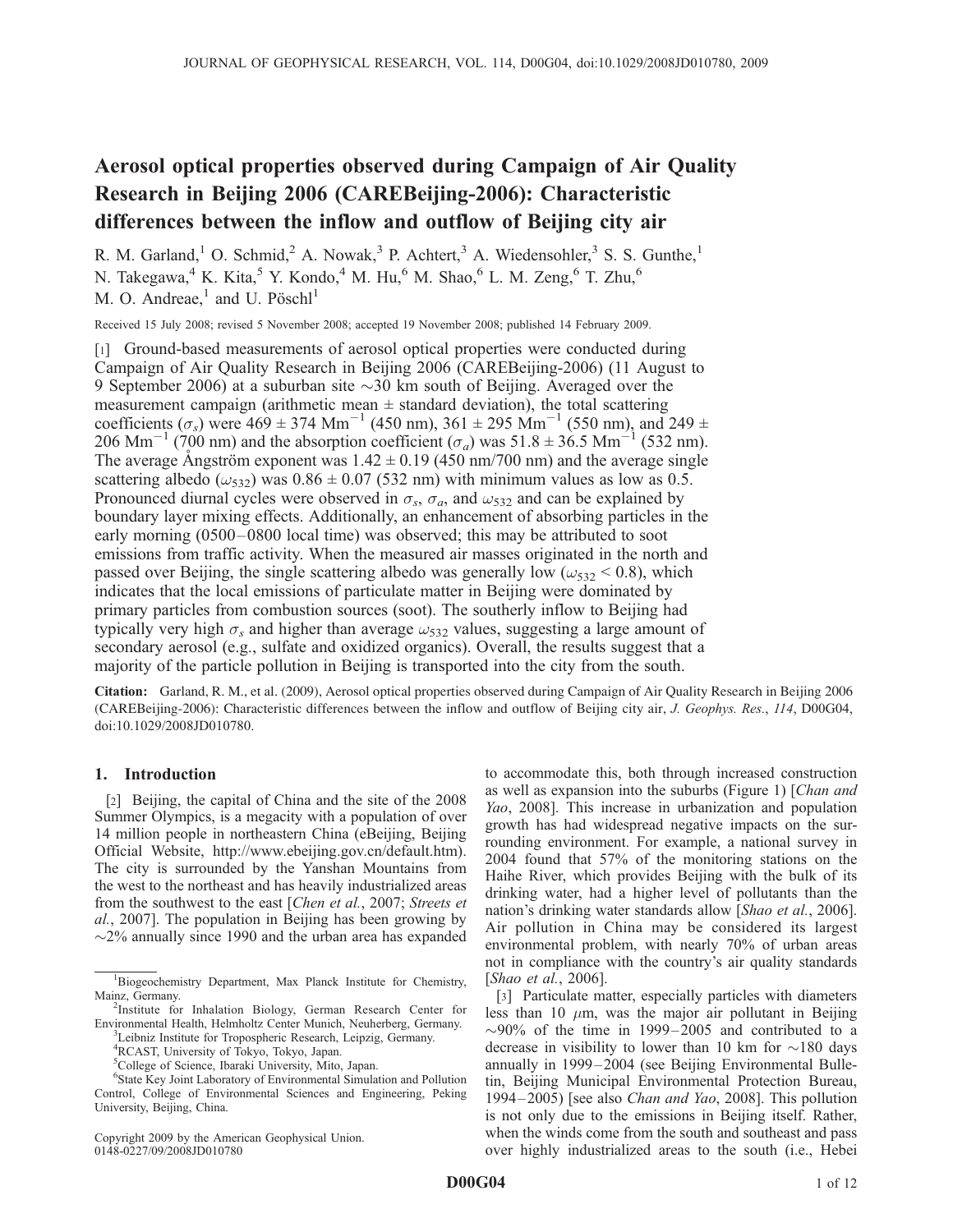

Figure 1. Suburban Yufa measurement site location (blue dot) along with surrounding area. The map is color-coded by population density (km- $\mathbf{r}$ ).

Province and Tianjin Municipality) the air quality in Beijing is greatly impacted [Xia et al., 2007b]. Previous studies have found that particulate matter in the urban and surrounding areas follow similar trends in concentration and are at times spatially uniform, thus suggesting that the particulate pollution is regional in nature [Chan and Yao, 2008; Xia et al., 2005].

[4] Models have suggested that the particulate pollution in Beijing originates from a combination of regional and local sources. These models have predicted that  $\sim$ 34% of PM2.5 [Streets et al., 2007] and  $\sim$ 37.9% of PM10 [Chen et al., 2007] in urban Beijing have regional sources. In both these studies, Hebei Province to the south (see Figure 1) was generally the largest contributor to the particulate pollution in Beijing, contributing up to 70% of both PM2.5 and PM10 in July 2001 and 2002, respectively [Chen et al., 2007; Streets et al., 2007]. Under the same conditions, Tianjin Municipality was the second largest contributor [Chen et al., 2007; Streets et al., 2007].

[5] Owing to the impact of regional sources, the aerosol concentration in Beijing is highly dependent upon air mass origin. Previous studies probing the ambient column aerosol optical depth have reported abrupt changes in the aerosol optical thickness (AOT) with changes in wind direction  $[Li]$ et al., 2007a, 2007b; Xia et al., 2007b]. When Beijing is experiencing slow winds from the south, the AOT is generally greater than when the winds are fast and from the north [Li et al., 2007a, 2007b; Xia et al., 2007b; Yan et al., 2008]. During the summer, when the winds are usually from the south, previous column measurements have found that the AOT is greatest and the ambient aerosols exhibit enhanced single scattering albedos and Angström exponents, indicating ''brighter'' and smaller aerosols than during rest of the year [Li et al., 2007a, 2007b; Xia et al., 2007a, 2006]. A ground-based measurement of aerosol optical properties  $\sim$ 100 km north of Beijing found similar trends in the aerosol light extinction with a maximum in the summer and fall; however the single scattering albedo was at a minimum in the spring and summer, which may be due to local combustion emissions [Yan et al., 2008]. The work

of Wehner et al. [2008] found that the aerosol particle number and size distributions in Beijing from 2004 to 2006 were also similarly dependent upon the air mass origin, with lowest PM1 and PM10 mass concentrations when the air mass originated in the northeast. In the current study, ground-based measurements of aerosol optical properties were measured south of Beijing to probe the regional particulate pollution as well as its impact on urban Beijing.

[6] Owing to the continued regional problem with air pollution, as well as the fact that Beijing was preparing for the 2008 Summer Olympic Games, there has been a push to fully characterize this regional pollution in order to implement effective controls. Aerosol optical property measurements were thus made as part of CAREBeijing-2006 at a site south of Beijing to characterize the optical properties of this regional particulate pollution during the period when the Olympic Games would be held in 2008. Owing to its position, this site could measure this inflow to Beijing (as the winds predominantly came from the south during the measurement period) to probe the regional impact on the city's particulate pollution as well as the outflow from Beijing (when there was a change in the wind direction to northerly winds).

## 2. Experiment

## 2.1. Measurement Location and Supporting Data

[7] The measurements were made at a suburban site on the campus of Huang Pu Military College in Yufa  $(39.51467^{\circ}N, 116.30533^{\circ}E)$ , which is located  $\sim$ 30 km south of Beijing (Figure 1) as part of CAREBeijing-2006 (11 August to 9 September 2006). The instruments were located on the top floor of a four-story school building with the sample inlets and a meteorological station mounted on the roof. The average ambient temperature for the campaign was 24.6  $\pm$  4.4°C, the average ambient RH was 71.0  $\pm$ 18.3% and the average ambient pressure was  $1005 \pm 4$  hPa. The winds were generally slow (average local wind speed  $1.70 \pm 1.38$  m s<sup>-1</sup>) and came mostly from the south (average local wind direction  $172 \pm 93^{\circ}$ ).

[8] The main aerosol inlet used in this study was equipped with a Rupprecht & Patashnick PM10 inlet that was optimized for isokinetic flow conditions with a cyclone for the size cutoff (flow rate  $16.7 \text{ L min}^{-1}$ ). The sample flow passed through stainless steel tubing (1.9 cm, 5.1 m) and a diffusion dryer with silica gel/molecular sieve cartridges (alternating regeneration with dry pressurized air, regeneration cycles  $15-50$  min, average RH =  $29 \pm 5\%$ ). After drying, the sample flow was split into separate lines. One line was for the aerosol optical instruments (0.94 cm stainless steel,  $\sim$ 5 m, flow rate 6 L min<sup>-1</sup>). Another line was for the aerosol sizing instruments (particle diameter  $\leq$  $10 \mu m$ ), namely a Twin Differential Mobility Particle Sizer (TDMPS, IfT) and an Aerodynamic Particle Sizer (APS, TSI 3321). The inlet, dryer and size distribution measurements were operated by the Leibniz Institute for Tropospheric Research (IfT). The present study focuses on the aerosol optical properties; a detailed discussion of the particle size distributions will be presented elsewhere (P. Achtert et al., Hygroscopic growth of tropospheric particle number size distributions over the North China Plain, manuscript in preparation, 2009).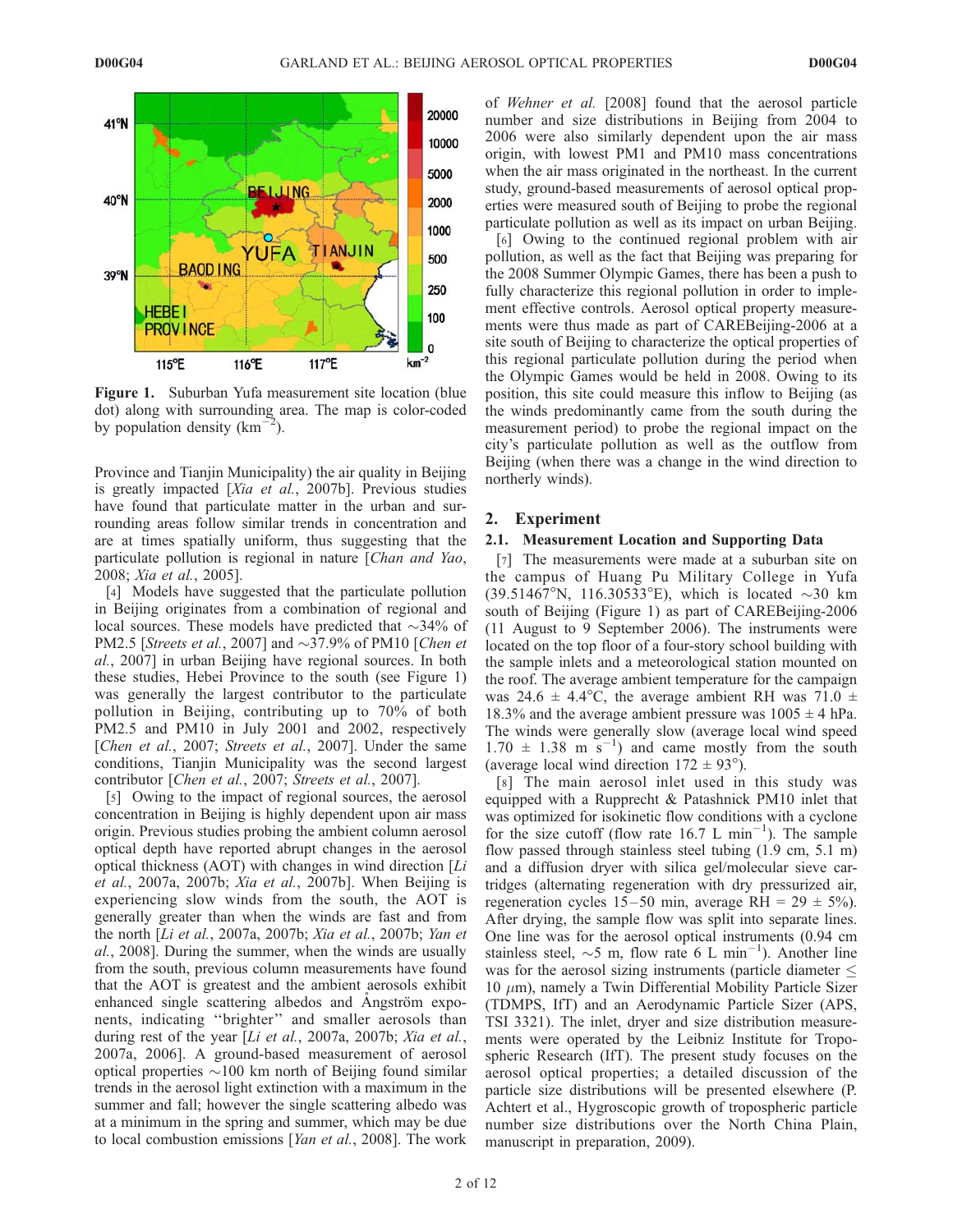Table 1. Average Aerosol Optical Parameters for the CAREBeijing-2006 Campaign and Effective Limits of Detection for the Measured Extensive Properties<sup>a</sup>

| Parameter                             | Average           |     |
|---------------------------------------|-------------------|-----|
| $\sigma_{s,450}$ (Mm <sup>-1</sup> )  | $469 \pm 374$     | 7   |
| $\sigma_{bs,450}$ (Mm <sup>-1</sup> ) | $44.9 \pm 31.8$   | 0.8 |
| $\sigma_{s,550}$ (Mm <sup>-1</sup> )  | $361 \pm 295$     | 5   |
| $\sigma_{bs,550}$ (Mm <sup>-</sup>    | $37.0 \pm 26.4$   | 0.6 |
| $\sigma_{s,700}$ (Mm <sup>-1</sup> )  | $249 \pm 206$     | 4   |
| $\sigma_{bs,700}$ (Mm <sup>-1</sup> ) | $33.2 \pm 24.5$   | 0.6 |
| $\sigma_{a,532}$ (Mm <sup>-1</sup> )  | $51.8 \pm 36.5$   | 6.5 |
| $\hat{a}_s(550/700)$                  | $1.51 \pm 0.20$   |     |
| $\hat{a}_s(450/700)$                  | $1.42 \pm 0.19$   |     |
| $\hat{a}_{s}(450/550)$                | $1.31 \pm 0.18$   |     |
| $b_{450}$                             | $0.105 \pm 0.016$ |     |
| $b_{550}$                             | $0.112 \pm 0.018$ |     |
| $b_{700}$                             | $0.142 \pm 0.018$ |     |
| $\omega_{532}$                        | $0.86 \pm 0.07$   |     |

<sup>a</sup>Average is arithmetic mean  $\pm$  standard deviation. ELOD denotes effective limits of detection.

[9] The  $NO<sub>2</sub>$  measurements were required for correction of the photoacoustic spectrometer data. The  $NO_x$  and  $NO_y$ measurements were performed using a separate inlet and sampling line, which will be described in detail elsewhere (TECO 42CTL; operated by University of Tokyo). The CO concentration was measured using a nondispersive infrared absorption instrument (Model 48, Thermo Environmental Instruments, USA; operated by University of Tokyo). The instrument was coupled with a Nafion dryer (Perma-Pure Inc. USA) to reduce the interference from water vapor [Takegawa et al., 2006].

## 2.2. Optical Instrumentation and Extensive Optical **Properties**

[10] Total aerosol particle scattering coefficients  $(\sigma_{s,\lambda})$ and hemispheric backscattering coefficients ( $\sigma_{bs,\lambda}$ ) at three different wavelengths ( $\lambda = 450$  nm, 550 nm, and 700 nm) were measured with an integrating nephelometer (Model 3563, TSI). The nephelometer was operated at  $5 \text{ L min}^-$ 1 with a 2-min averaging time. An auto zero, where particlefree air was sampled, was performed every 2 h. The nephelometer contains two temperature sensors, one relative humidity sensor and a pressure sensor. These sensors are used to report room temperature and the conditions in the measurement chamber. The relative humidity (RH) of the sample flow into the optical instruments was  $28 \pm 4\%$ . Within this RH range, no systematic correlation between sample flow RH and measured optical parameters was observed, indicating that the variations of drying efficiency had no significant influence on the optical measurement results. For the campaign, the average sampling pressure and temperature as measured inside the nephelometer were  $1002 \pm 4$  hPa and  $25 \pm 1$ °C, respectively. The campaign average for the nephelometer lamp power was  $50.1 \pm 1.3$  W.

[11] The nephelometer was calibrated with filtered air and  $CO<sub>2</sub>$  gas as described in the instrument's manual. The calibration was performed at the beginning, middle and end of the campaign. On average, the calibration constants were within  $\pm 2.5\%$  of each other. The total scattering and backscattering data were corrected for systematic biases due to angular truncation errors and a non-Lambertian light source using the Angström exponents that were calculated as described in section 2.3.1 [Anderson et al., 1996; Anderson and Ogren, 1998]. On average, the corrected values were within 18% of the measured values for the whole campaign. The measured scattering coefficients for this campaign were within 8% of modeled values as described in the work of Y. F. Cheng et al. (Influence of mixing state on aerosol light absorption during air mass aging processing at a polluted regional site near Beijing, submitted to Journal of Geophysical Research, 2008).

[12] The effective limit of detection (ELOD) under the current operating condition was determined for the nephelometer signals using their respective zero signals collected during the instrument's auto zeroing time. The instrument's software automatically subtracted these zero values from the measured signals and the ELOD was three times the standard deviation of the zero signals. The campaign average ELOD values can be seen in Table 1. Any value below the ELOD was discarded. In the end, 0.01% of the nephelometer data were discarded owing to ELOD reasons.

[13] The aerosol particle absorption coefficient at 532 nm  $(\sigma_{a,532})$  was determined with a photoacoustic spectrometer (PAS; Desert Research Institute, Reno, Nevada), which provides highly sensitive absorption measurements without interference by scattering signals. The instrument has been described elsewhere in detail [Arnott et al., 1999]. Briefly, a flow of aerosol  $(0.8 \text{ L min}^{-1})$  enters into an acoustic resonator and is illuminated by laser light (Nd:YAG,  $\lambda$  = 532 nm, 50 mW) that is modulated at the acoustic resonator frequency (1510 Hz). The light energy absorbed by the aerosol particles is rereleased as heat, producing a pressure wave that is detected by a microphone. The instrument was operated with an integration time of  $\sim$ 10 s and calibrated with gaseous  $NO<sub>2</sub>$  (~1000 ppm) [Arnott et al., 2000; Schmid et al., 2006]. The data were averaged for 2 min to match the timescale of the nephelometer. The instrument noise was measured on the same timescale as the signal. The overall accuracy of the PAS calibration in this study was within 10%, thus the overall accuracy of the measured PAS absorption coefficients are also  $\pm 10\%$  [Schnaiter, 2005]. A zero measurement with filtered (Acro 50 Filters, Gelman), particle-free air was performed every 10– 15 min for a period of  $\sim$ 1 min. The absorption coefficient that was measured during the zeroing periods was set as  $0 \text{ Mm}^{-1}$ , thereby accounting for absorption by  $NO<sub>2</sub>$  (and any other potential gaseous absorbers). If, however, the ambient  $NO<sub>2</sub>$ concentration changed during the 10- to 15-min sampling period following the zeroing period, the recorded aerosol particle absorption coefficients can be influenced by the changing background signal from  $NO<sub>2</sub>$ . Thus, the photoacoustic measurement data have been corrected for ambient NO<sup>2</sup> concentration as described by Schmid et al. [2006], except for the period of  $1-9$  September 2006 when ambient NO<sup>2</sup> measurement data were not available. However, almost all of the  $NO<sub>2</sub>$  corrected data (99.6%) were within 10% of the uncorrected data. Thus the fluctuations in  $NO<sub>2</sub>$  were generally small and it is safe to assume that the uncorrected data for the period after 1 September 2006 are not affected by any substantial errors.

[14] The PAS data were averaged over 2 min and the quality of the data was assured by excluding high noise events (noise (N)  $\geq 30$  Mm<sup>-1</sup>, e.g., owing to strong external vibrations) along with their corresponding data points, as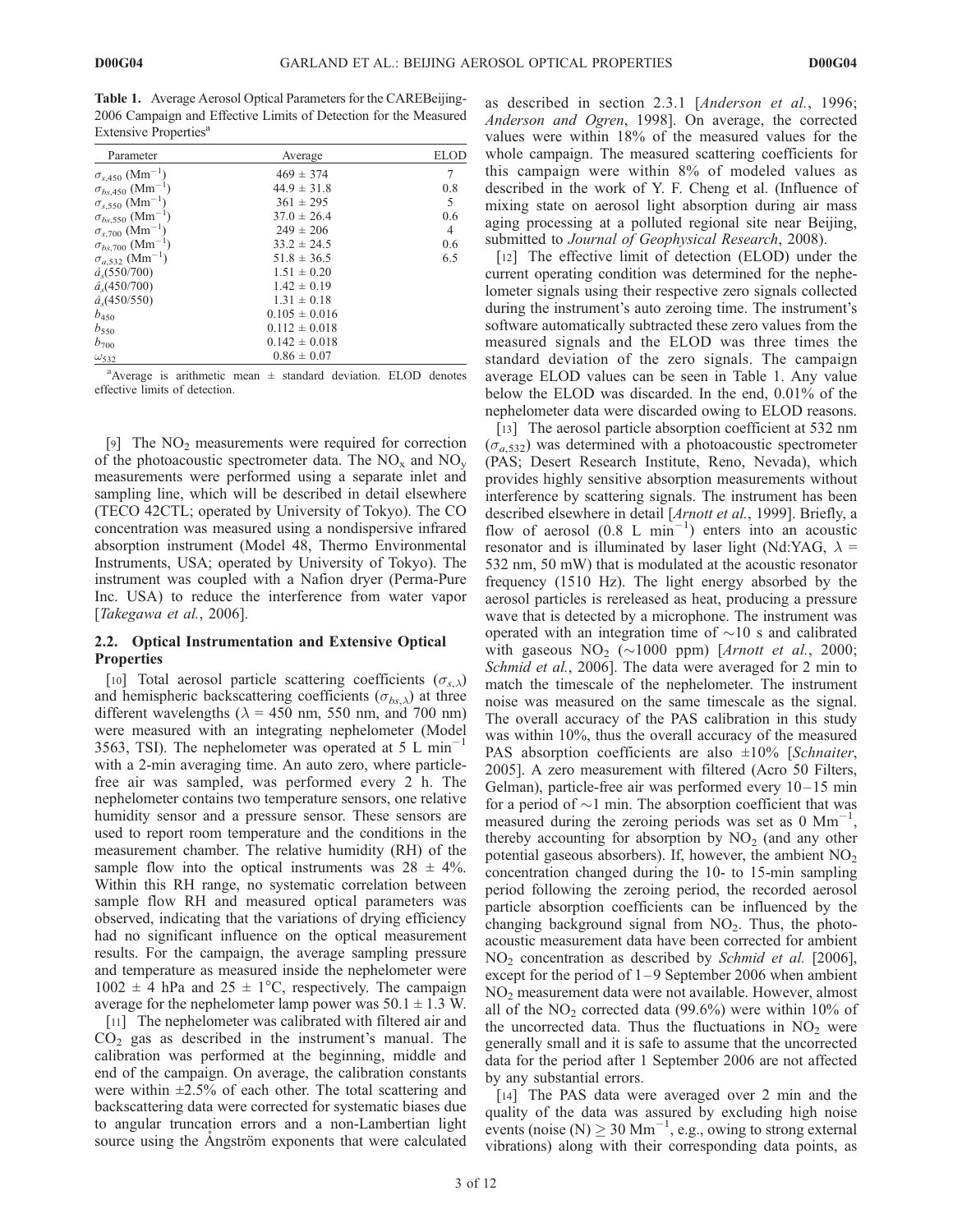

Figure 2. Time series for the extensive optical properties measured in the green spectral range: scattering, backscattering, and absorption coefficients ( $\sigma_{s,550}$ ,  $\sigma_{bs,550}$ , and  $\sigma_{a,532}$ ).

well as data below the effective limit of detection (ELOD). The  $ELOD<sub>PAS</sub>$  was defined as 3 times the average noise  $(ELOD<sub>PAS</sub> = 3 \sum_{n=1}^{n}$  $\frac{i-1}{i}$  $N_i$   $(n\sqrt{n})^{-1}$ ; N = 10-s noise data, n = number of points in 2-min averages; W. P. Arnott, personal communication, 2007). Any absorption coefficient data that were smaller than the ELOD for their respective time period were discarded (3.5% of data). The campaign average of the ELOD for the PAS  $(6.5 \text{ Mm}^{-1})$  was similar to the ELOD of the nephelometer (Table 1).

#### 2.3. Intensive Properties

# 2.3.1. Ångström Exponent

[15] In analogy to aerosol optical depth or extinction, the wavelength dependence of aerosol scattering coefficients can be approximated by a power law  $[Angstr\ddot{o}m, 1929]$ ,

$$
\sigma_{s,\lambda} = \sigma_{s,\lambda r} (\lambda/\lambda_r)^{-\hat{a}_s}, \qquad (1)
$$

where  $\sigma_{s,\lambda r}$  is the scattering coefficient at a given reference wavelength  $\lambda_{\mathbf{r}_s}$  and  $\mathring{a}_s$  is the dimensionless Angström exponent. The Angström exponent corresponds to the slope of a double-logarithmic plot of  $\sigma_s$  versus  $\lambda$  and is calculated according to equation (2).

$$
\overset{\circ}{a}_{s}(\lambda_{1}/\lambda_{2}) = -\frac{\log(\sigma_{s,\lambda_{1}}/\sigma_{s,\lambda_{2}})}{\log(\lambda_{1}/\lambda_{2})}.
$$
\n(2)

## 2.3.2. Backscattering Fraction and Single Scattering Albedo

[16] The angular corrected backscattering coefficient from the nephelometer is the scattered light intensity in the backward hemisphere of the particle  $(90^{\circ}-180^{\circ})$ [*Anderson and Ogren*, 1998]. The hemispheric backscattering fraction,  $b_{\lambda}$ , is the ratio of this backscattering coefficient over the total scattering coefficient at a given wavelengths  $(\lambda = 450, 550, \text{ and } 700 \text{ nm}).$ 

$$
b_{\lambda} = \frac{\sigma_{bs,\lambda}}{\sigma_{s,\lambda}}.\tag{3}
$$

[17] The single scattering albedo,  $\omega_{\lambda}$ , is the ratio of the scattering coefficient over the extinction coefficient at a

given wavelength. Here  $\omega$  has been calculated at  $\lambda$  = 532 nm using equation (4).

$$
\omega_{532} = \frac{\sigma_{s,532}}{\sigma_{s,532} + \sigma_{a,532}}.\tag{4}
$$

The  $\sigma_{s,532}$  was not measured directly by the nephelometer, but rather was calculated using equation (1) ( $\lambda_r$  = 550 nm), where  $\hat{a}_s$  was derived from equation (2) with the inputs,  $\hat{a}_s$  =  $\hat{a}_s$  (550/700)  $\sigma_{s,\lambda1} = \sigma_{s,550}$  and with  $\lambda_1 = 550$  nm and  $\lambda_2 =$ 532 nm. Test calculations using  $\hat{a}_s$  (450/700) and  $\hat{a}_s$  (450/550) instead of  $\hat{a}_s$  (550/700) gave only slightly different results (relative deviations in  $\sigma_{s,532}$  < 1%). Note that all reported extensive and intensive properties are for dry conditions  $(RH < 40\%).$ 

## 3. Results and Discussion

## 3.1. Overview of Optical Measurement Results (Time Series and Statistical Distribution)

#### 3.1.1. Extensive Properties

[18] The time series for the aerosol particle total scattering  $(\sigma_{s,550})$ , backscattering  $(\sigma_{bs,550})$  and absorption coefficients  $(\sigma_{a,532})$  in the green spectral range for the entire campaign is displayed in Figure 2. The scattering and backscattering coefficients at  $\overline{\lambda} = 450$  nm and 700 nm ( $\sigma_{s,450}$ ,  $\sigma_{bs,450}$ ,  $\sigma_{s,700}, \sigma_{bs,700}$  followed essentially the same trends as those for 550 nm.

[19] The extensive aerosol optical parameters displayed episodic behavior, with a buildup over several days followed by a ''cleaning'' where all measured parameters would decrease sharply. For example, on 3 September 2006 the  $\sigma_{s,550}$  decreased by 94% from 765 Mm<sup>-1</sup> at 1319 local time (LT) to  $44.6$  Mm<sup>-1</sup> at 1539 LT and the  $\sigma_{a,532}$  decreased by 76% (from 60 Mm<sup>-1</sup> to 14 Mm<sup>-1</sup>) in the same time period. Similar episodic behavior was observed in the aerosol mass loading and elemental carbon (EC) mass (i.e., higher mass loading and higher [EC] with southerly winds) as well as chemical composition; with southerly winds the particles were composed of a higher fraction of sulfate than the air masses from the north, which were dominated by organics (N. Takegawa et al., Variability of submicron aerosol observed at a rural site in Beijing in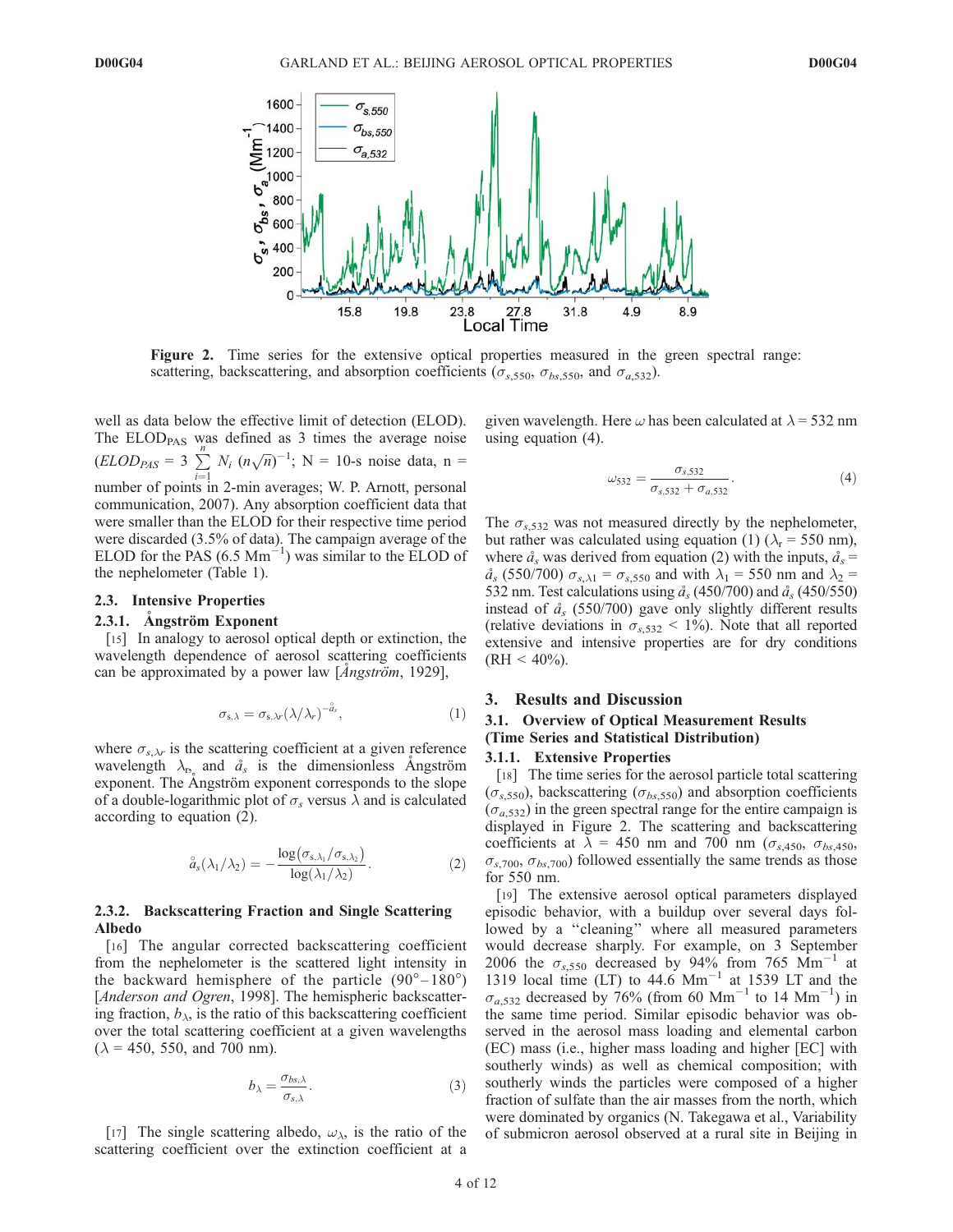

Figure 3. Statistical distribution of (a) scattering coefficients ( $\sigma_s$ ) and (b) backscattering coefficients ( $\sigma_{bs}$ ) measured with the three-wavelength nephelometer for the campaign. The dot is the mean value, the horizontal line in the box is the median, the limits of the boxes are the 25th percentile and 75th percentile, and the vertical lines extend to 5th and 95th percentiles.

the summer of 2006: Implications for regional processing, submitted to Journal of Geophysical Research, 2009).

[20] This abrupt change was due to a shift in wind direction from very slow local winds from the south to fast moving air masses from the northwest. In general all of these ''cleaning'' events were characterized by a change in the origin of the air mass from the south/southeast to the north. This will be discussed in more detail in section 3.3. The 20 highest  $\sigma_{s,550}$  values of 1548–1703 Mm<sup>-1</sup> were measured on 25 August 2006 in the late morning. The highest  $\sigma_{a,532}$  value of 220 Mm<sup>-1</sup> was measured on 2 September 2006 in the morning and the second highest value of 219  $\text{Mm}^{-1}$  was measured on 25 August 2006 in the morning.

[21] The campaign arithmetic mean and standard deviation for the measured extensive properties are listed in Table 1, and the strong fluctuations described above are reflected by the high relative standard deviations  $(70-83%)$ . Figure 3 summarizes the statistical distribution of the nephelometer data for the whole campaign. The mean and median values are represented by the dot and line in the box, respectively, and the top and bottom of the box are the 75th and 25th percentiles, respectively. The error bars indicate the 95th and 5th percentile. All similar statistical box plots shown in this paper will have the same structure. The mean values of the  $\sigma_s$  and  $\sigma_{bs}$  coefficients are generally well above the median value. For example, the median value for  $\sigma_{s,550}$  is  $307 \text{ Mm}^{-1}$  while the mean value is  $361 \text{ Mm}^{-1}$ , which is

18% larger than the median value. This difference indicates a non-Gaussian distribution of the data with some very large values (i.e., during pollution episodes).

[22] The campaign averages of  $\sigma_{s,550} = 361 \pm 295$  Mm<sup>-1</sup> and  $\sigma_{a,532} = 51.8 \pm 36.5$  Mm<sup>-1</sup> are smaller than many reported values from previous studies in Beijing and the surrounding areas. *Bergin et al.* [2001] reported  $\sigma_{s,530}$  =  $488 \pm 370$  Mm<sup>-1</sup> and  $\sigma_{a,565} = 83 \pm 40$  Mm<sup>-1</sup> from a 1-week intensive campaign in June 1999 on the campus of Peking University (in the northwest of Beijing). Li et al. [2007a] reported  $\sigma_{s,550} = 468 \pm 472$  Mm<sup>-1</sup> and  $\sigma_{a,550} = 65 \pm 1$ 75 Mm-1 from measurements in March 2005 at Xianghe  $(\sim 70 \text{ km}$  southeast of Beijing). The extensive properties are also smaller than those reported from urban Guangzhou  $(\sigma_{s,545} = 463 \pm 178 \text{ Mm}^{-1} \text{ and } \sigma_{a,532} = 92 \pm 62 \text{ Mm}^{-1})$ [Andreae et al., 2008], but are similar to those from a study in the Yangtze delta  $\sigma_{s,530} = 353 \pm 202$  Mm<sup>-1</sup> and  $\sigma_{a,565} =$  $23 \pm 14$  Mm<sup>-1</sup>) [Xu et al., 2002] as well as a study southeast of Guangzhou in Xinken ( $\sigma_{s,550} = 333 \pm 138$  Mm<sup>-1</sup> and  $\sigma_{a,550} = 70 \pm 42$  Mm<sup>-1</sup>) [*Cheng et al.*, 2009]. The current study's results are larger than a study  $\sim 100$  km northeast of Beijing ( $\sigma_{s,525} = 174.6 \pm 189.1 \text{ Mm}^{-1}$ ) [*Yan et al.*, 2008] as well as a study  $\sim 60$  km northwest of Guangzhou ( $\sigma_{s,550}$  =  $151 \pm 103$  Mm<sup>-1</sup> and  $\sigma_{a,532} = 34.3 \pm 26.5$  Mm<sup>-1</sup>) [*Garland* et al., 2008]. An overview of scattering and absorption coefficients observed in other studies with comparable instrumentation and measurement conditions is given by Garland et al. [2008]. Overall, the average absorption and scattering coefficients observed in this study were higher than reported from other suburban areas but lower than those typically measured in the urban areas of Chinese megacities.

#### 3.1.2. Intensive Properties

[23] The time series for the intensive optical parameters, the Ångström exponent  $(\hat{a}_s)$ , backscattering fraction (b), and single scattering albedo ( $\omega_{532}$ ), are displayed in Figure 4. Most of the abrupt changes in the extensive properties can also be seen in the intensive properties. Generally, as the extensive parameters sharply decreased, the  $\omega_{532}$  and Angström exponents decreased and the backscattering fraction increased. This will be discussed in more detail in section 3.3.



Figure 4. Time series for the intensive optical properties calculated for different wavelengths and wavelength pairs, respectively: single scattering albedo  $(\omega_{532})$ , backscattering fraction (b), and Angström exponent  $(\hat{a}_s)$ .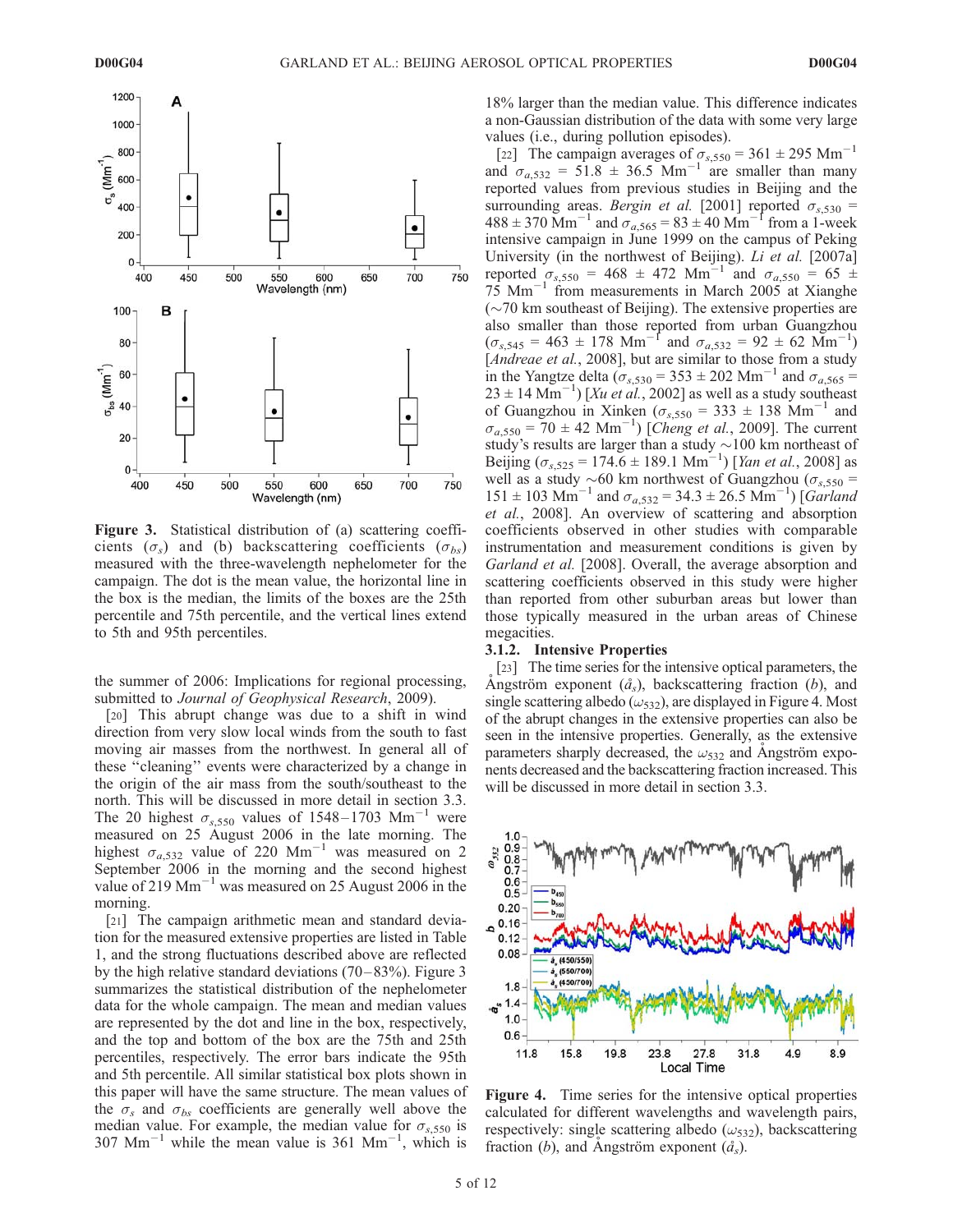

Figure 5. Statistical distribution of (a) backscattering fraction  $(b)$  for different wavelengths,  $(b)$  Angström exponent  $(\hat{a}_s)$  for different wavelength pairs, and (c) scattering and absorption coefficient and single scattering albedo at 532 nm  $(\sigma_{s,532}, \sigma_{a,532}, \sigma_{a,532})$  for the campaign. Symbols are analogous to Figure 3.

[24] Figure 5 displays box plots for the campaign statistics of  $b$ ,  $\hat{a}_s$ ,  $\sigma_{s,532}$ ,  $\sigma_{a,532}$  and  $\omega_{532}$ . The mean values and standard deviations of *b* were  $0.105 \pm 0.016$  (450 nm),  $0.112 \pm 0.018$ (550 nm), and  $0.142 \pm 0.018$  (700 nm); and for  $\hat{a}_s$  were 1.51  $\pm$ 0.20 ( $\hat{a}_s$  (550/700)), 1.42  $\pm$  0.19 ( $\hat{a}_s$  (450/700)) and 1.31  $\pm$ 0.18 ( $\hat{a}_s$  (450/550)). As seen in Figures 5a and 5b, both b and  $a<sub>s</sub>$  were dependent on wavelength. While b increased with increasing wavelength owing to decreasing size parameters,  $a_{s}$  increased for the longer wavelength pairs owing to curvature in the log  $(\sigma_{sp}/Mm^{-1})$  versus log ( $\lambda$ /nm) plot [*Garland et al.*, 2008].

[25] In Figure 5c, the interpolated  $\sigma_{s,532}$  and measured  $\sigma_{a,532}$  values are displayed. These two coefficients were

used to calculate  $\omega_{532}$ , which is also shown in Figure 5c. The mean and standard deviation of  $\sigma_{s,532}$  for the campaign was  $380 \pm 309$  Mm<sup>-1</sup>, slightly larger than the measured  $\sigma_{s,550}$ . The mean and standard deviation for  $\omega_{532}$  for the campaign was  $0.86 \pm 0.07$ , which is close to the values reported from other locations in and around Beijing and Guangzhou for the single scattering albedo of dry aerosol particles in the green spectral range ( $\omega = 0.82 - 0.85$ ) [Andreae et al., 2008; Bergin et al., 2001; Cheng et al., 2009; Garland et al., 2008; Li et al., 1993]), indicating a smaller proportion of absorbing particulate matter at this suburban site. On the other hand, the Yufa average was lower than values reported for the Yangtze delta ( $\omega$  = 0.93  $\pm$ 0.04 [Xu et al., 2002]) and similar for a site  $\sim$ 100 km northeast of Beijing ( $\omega$  = 0.88 [Yan et al., 2008]).

[26] The relative standard deviations of the intensive parameters b,  $\hat{a}_s$  and  $\omega_{532}$  ( $\leq$ 16%) were much smaller than those of the extensive parameters ( $\sigma_s$  and  $\sigma_a$ ) and the statistical distributions were more symmetric; that is, the mean and median values were similar (within 3%). This indicates that changes in the intrinsic properties of the particles had less influence on the variation of extensive aerosol optical properties than changes in particle concentration.

#### 3.2. Diurnal Cycles

[27] Figure 6 illustrates the diurnal cycles observed for the normalized extensive properties  $\sigma_{s,550}$  and  $\sigma_{a,532}$  as well as for the intensive properties  $\omega_{532}$  and  $\mathring{a}_s$  (450/700). In order to normalize the extensive properties data, each 2-min averaged data point was divided by its respective daily average; accordingly a value of 1 represents the daily average. The diurnal cycles of both extensive properties were characterized by near-constant values during the night and a minimum around midafternoon  $(1400 - 1600 \text{ LT})$ . This diurnal pattern is consistent with the formation of a stable nocturnal boundary layer with continued local emissions in the evening, followed by a gradual breakup of this layer in the morning hours. This breakup is due to increasing convective activity in the boundary layer, which leads to mixing and dilution of the nocturnal boundary layer with air masses from the residual layer at higher altitudes.

[28] In addition to dilution effects, the  $\sigma_{a,532}$  diurnal cycle appears to be also influenced by enhanced local emission sources of absorbing aerosol particles in the morning  $(\sim 0500 - 0800$  LT) when the cycle has its maximum. A similar enhancement is not seen in  $\sigma_{s,550}$ . Additionally, the diurnal cycle of  $\omega_{532}$  displayed in Figure 6c resembles the diurnal cycle for the  $\sigma_{a,532}$  as its mirror image with a maximum value of  $0.88$  in the afternoon  $(1100 - 1400 \text{ LT})$ and minimum of 0.82 at 0600 LT which coincides with the maximum in the  $\sigma_{a,532}$  diurnal cycle. This decrease in  $\omega_{532}$ in the morning along with no such peak in the  $\sigma_{s,550}$  diurnal cycle, indicates that the morning peak in the  $\sigma_{a,532}$  cycle is due to an increase in emission or accumulation of absorbing particles specifically.

[29] As shown in Figure 7, the diurnal cycles of  $[NO_y]$  and [CO] also peaked during the same time in the morning (0500–0800 LT) as  $\sigma_{a,532}$  and  $\omega_{532}$ , which suggests that the observed enhancement of absorbing particles was due to an increase in the local combustion emissions. This is consistent with the findings of Takegawa et al. (submitted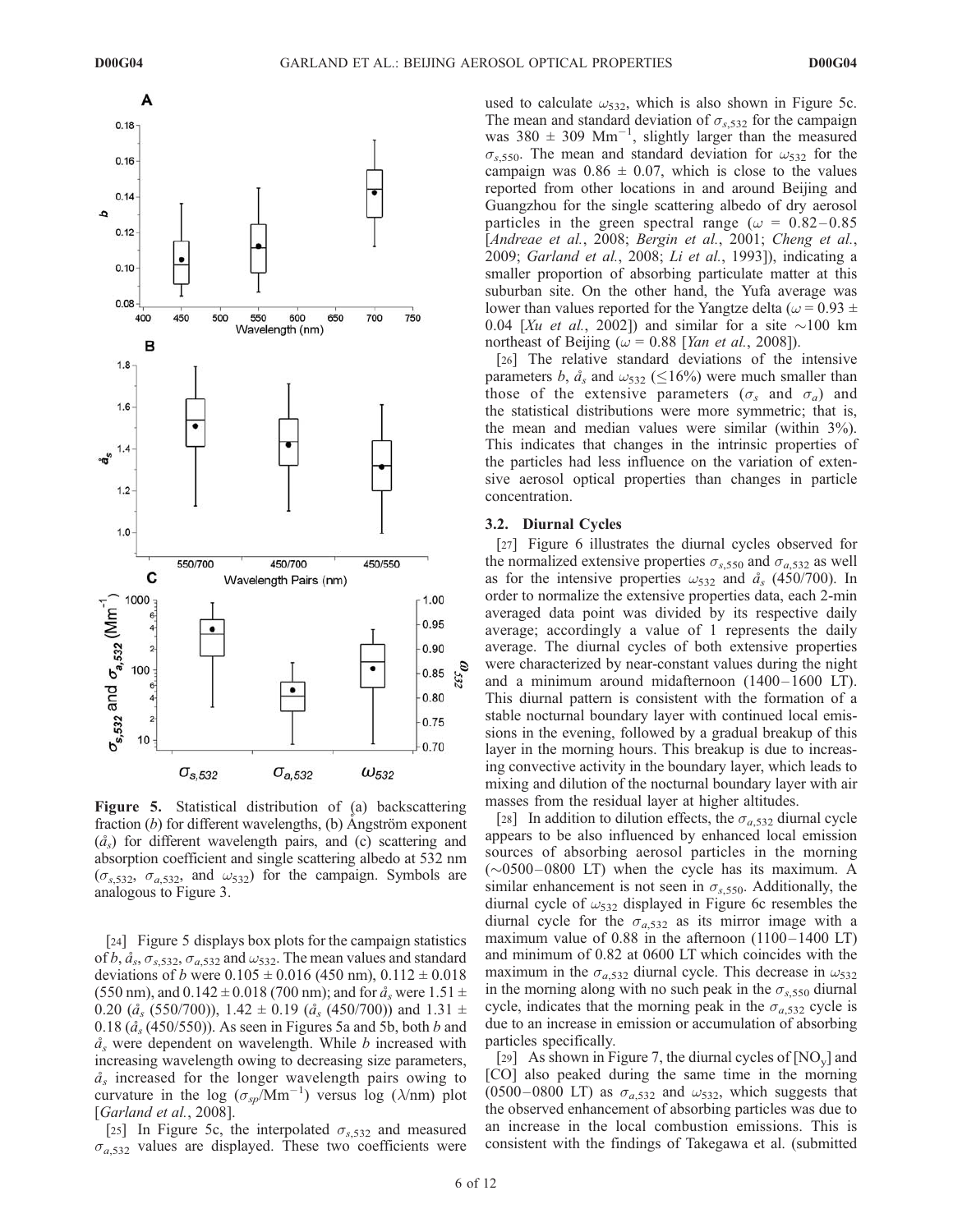

Figure 6. Diurnal cycles of normalized scattering and absorption coefficients, single scattering albedo and Angstrom exponent averaged over the campaign: (a) normalized  $\sigma_{s,550}$ , (b) normalized  $\sigma_{a,532}$ , (c)  $\omega_{532}$ , and (d)  $\hat{a}_{s}$  (450/700). The dot is the mean value, the horizontal line in the box is the median, the limits of the boxes are the 25th percentile and 75th percentile, and the vertical lines extend to 5th and 95th percentiles for each 1-h period after the indicated start time.

manuscript, 2009), who inferred a morning peak of local diesel emissions from aerosol mass spectrometer composition and size data together with gas-phase data. The Angström exponent exhibited a diurnal minimum at  $\sim$ 0900 LT.

This decrease of  $\hat{a}_s$  (450/700) suggests an increase in the average particle diameter and may be due to resuspension of road dust, which is a major contributor to the coarse particle fraction in Beijing [Wehner et al., 2008].



**Figure 7.** Diurnal cycles of the volume mixing ratios of (a) total reactive nitrogen,  $[NO_y]$ , and (b) carbon monoxide, [CO], averaged over the campaign. Symbols are analogous to Figure 6.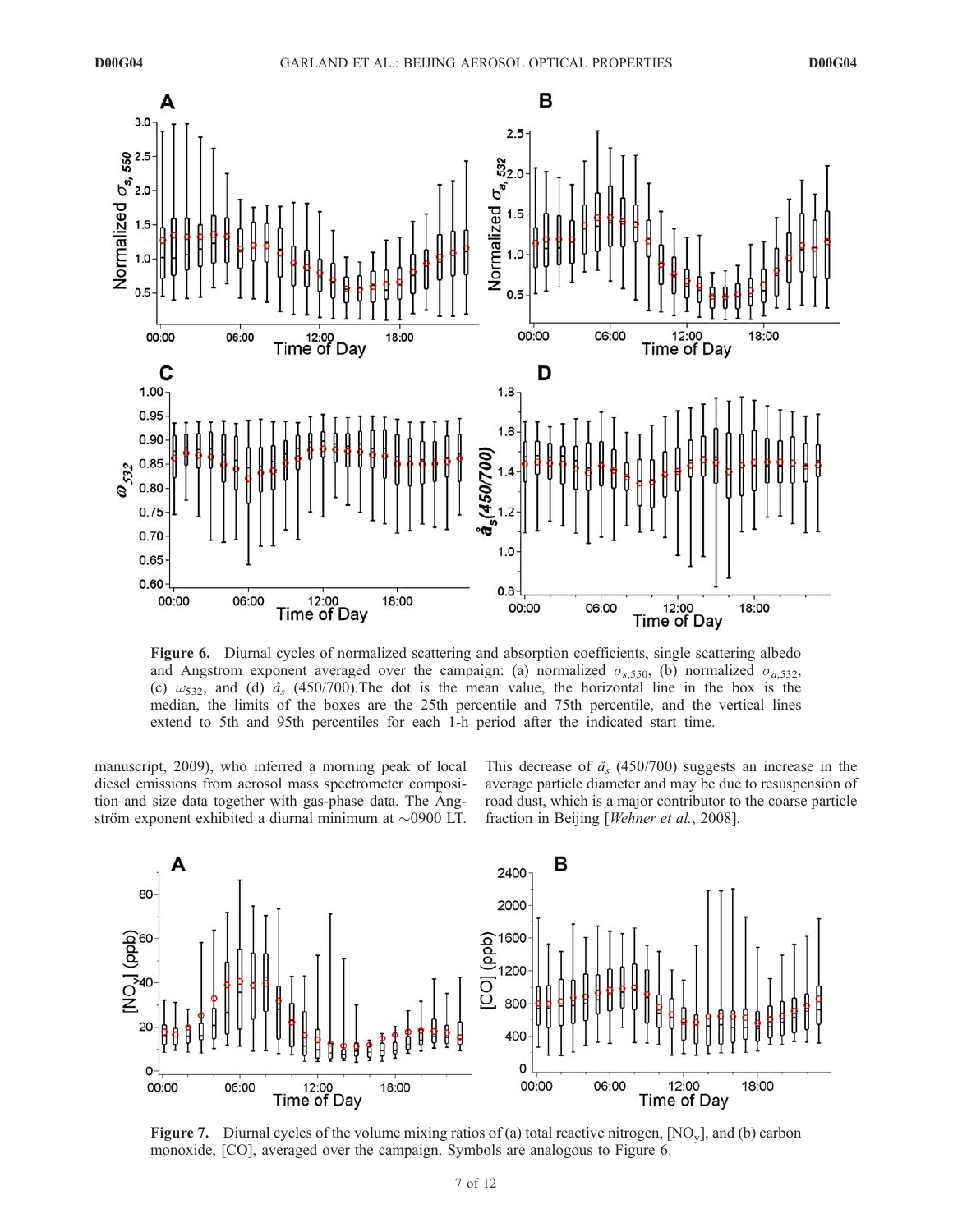

Figure 8. Mixing diagram for  $\sigma_{a,532}$  and  $\sigma_{s,532}$  relationship Characteristic ''day values'' at 1400 LT and ''night values'' at 0200 LT. The dotted and dashed lines are fit through each of these points and zero; the solid gray line represents linear mixing of ''day'' and ''night'' values. Data points are arithmetic mean values averaged over the campaign for 1-h periods after the indicated start time.

[30] The enhancement of absorbing particle emissions in the early morning can also be seen in a mixing plot as shown in Figure 8 [Garland et al., 2008; Keeling et al., 1996]. The hourly mean  $\sigma_{a,532}$  and  $\sigma_{s,532}$  values (points are labeled as ''time of day'') are displayed, along with a characteristic ''night'' value (0200 LT) and a characteristic "day" value (1400 LT). These two values are assumed to be generally representative of the  $\sigma_{a,532}$  and  $\sigma_{s,532}$  ratio (which is related to  $\omega_{532}$ ) seen during the night and day. If only "night" type aerosols were present, then the convective mixing that occurs upon the breakup of the nocturnal boundary layer in the morning would only dilute these aerosols and all points in Figure 8 would fall on the upper dashed line which is a linear fit between the ''night'' point and the graph's origin. However, if the diurnal cycles are strongly influenced by the formation and breakup of a nocturnal boundary layer, and the mixing that then occurs as described above, then this mixing will lead to a linear combination of lower  $\omega_{532}$  "night" (particles representative of the nocturnal boundary layer) and higher  $\omega_{532}$  "day" values.

[31] Since the aerosols present in the residual layer and the nocturnal layer have different  $\omega_{532}$ , in the plot of  $\sigma_{a,532}$ versus  $\sigma_{s,550}$ , the hourly mean values should move from a daytime value, reflecting the BL average  $\omega_{532}$ , along a line (solid gray line in Figure 8) with a slope defined by the  $\omega_{532}$ 

of the fresh emissions, toward a set of points that represent the composition of the aerosol in the nocturnal BL. The residual layer would continue to contain the more highly aged daytime particles with a higher  $\omega_{532}$ . When convective mixing begins after sunrise, these two types of aerosols would mix, and the  $\omega_{532}$  values measured through the morning would be a linear combination of the ''night'' aerosol particles with a low  $\omega_{532}$  and the "day" aerosol particles with a high  $\omega_{532}$ . Deviations from a straight mixing line indicate the addition (or removal) of aerosol components with a different  $\omega_{532}$ , i.e., changes in primary emissions, secondary formation or atmospheric aging of particles.

[32] For most of the data points in Figure 8 the relative deviations from this simple conceptual model (represented by the solid gray line) are less than  $10-20\%$ . However, the early morning values (0400–0800 LT) are well above both the mixing line and the upper line representing average nighttime aerosol properties, which indicates increased absorption values during this time that cannot be ascribed to mixing. Thus, Figure 8 supports the idea that the diurnal cycles for the extensive properties and  $\omega_{532}$  are generally controlled by the mixing of residual layer and nocturnal boundary layer with an enhancement of absorbing aerosols in the early morning that may be due to local traffic sources.

#### 3.3. Back-Trajectory Analysis

[33] The time series of the extensive aerosol optical properties repeatedly showed an increase over several days followed by a sharp and sudden decrease (Figure 2). In general, these transitions were caused by a marked shift in prevailing wind direction, with the southerly winds leading to higher scattering and absorption coefficients. In order to probe these transitions, as well as the connection between air mass origin and aerosol optical properties, a few periods were highlighted (Table 2 and Figure 9). Back trajectories were calculated with the NOAA HYSPLIT model (R. R. Draxler and G. D. Rolph, HYSPLIT (HYbrid Single-Particle Lagrangian Integrated Trajectory) model, 2003, available at http://www.arl.noaa.gov/ready/hysplit4.html) using FNL meteorological data (B. Stunder, FNL inputs, 1997, available at http://www.arl.noaa.gov/ready-bin/fnl.pl) with a starting elevation of 100 m.

[34] Figure 9a displays the 24-h back trajectories for the highlighted days. Using these trajectories together with Table 2, it can be seen that there are large differences between the aerosol optical properties when the air mass came from the south within the previous 24 h (e.g., Periods  $1-4$ ) versus when the air mass recently came from

**Table 2.** Extensive and Intensive Aerosol Optical Properties for the Days Highlighted in Figure  $9^a$ 

| Period | Date                             | 24-h Back<br>Trajectory | $\sigma_{s,550}$ (Mm <sup>-1</sup> ) | $\sigma_{a,532}$ (Mm <sup>-1</sup> ) | $\hat{a}_{s}(450/700)$ | $b_{550}$         | $\omega_{532}$  |
|--------|----------------------------------|-------------------------|--------------------------------------|--------------------------------------|------------------------|-------------------|-----------------|
|        | 12 Aug 0000-2359 LT              | S/SW                    | $589 \pm 111$                        | $47 \pm 20$                          | $1.37 \pm 0.07$        | $0.091 \pm 0.002$ | $0.93 \pm 0.02$ |
|        | 18 Aug 0000-2359 LT              | slow, S                 | $408 \pm 116$                        | $55 \pm 15$                          | $1.69 \pm 0.05$        | $0.112 \pm 0.004$ | $0.89 \pm 0.01$ |
|        | 17 Aug 0000-2359 LT              | S/SE                    | $337 \pm 185$                        | $65 \pm 23$                          | $1.67 \pm 0.09$        | $0.127 \pm 0.015$ | $0.87 \pm 0.02$ |
|        | 31 Aug 0000-2359 LT              | local, S                | $268 \pm 65$                         | $38 \pm 15$                          | $1.55 \pm 0.10$        | $0.113 \pm 0.010$ | $0.88 \pm 0.03$ |
|        | 20 Aug 0000-2359 LT              | N/NE                    | $227 \pm 273$                        | $52 \pm 41$                          | $1.02 \pm 0.47$        | $0.123 \pm 0.020$ | $0.72 \pm 0.27$ |
| 6      | 13 Aug 1400 LT to 14 Aug 1400 LT | NE                      | $101 \pm 52$                         | $30 \pm 15$                          | $1.42 \pm 0.11$        | $0.119 \pm 0.006$ | $0.78 \pm 0.05$ |
|        | 3 Sept 1500 LT to 4 Sept 1500 LT | fast NW                 | $35 \pm 16$                          | $17 \pm 9$                           | $1.11 \pm 0.26$        | $0.142 \pm 0.006$ | $0.68 \pm 0.11$ |
| 8      | 8 Sept 1000 LT to 9 Sept 1000 LT | fast NW                 | $22 \pm 15$                          | $12 \pm 6$                           | $1.05 \pm 0.42$        | $0.144 \pm 0.008$ | $0.62 \pm 0.20$ |

<sup>a</sup>Values are daily arithmetical mean ± standard deviation. The ''Back Trajectory'' column indicates the direction and speed of advection for this day's air masses.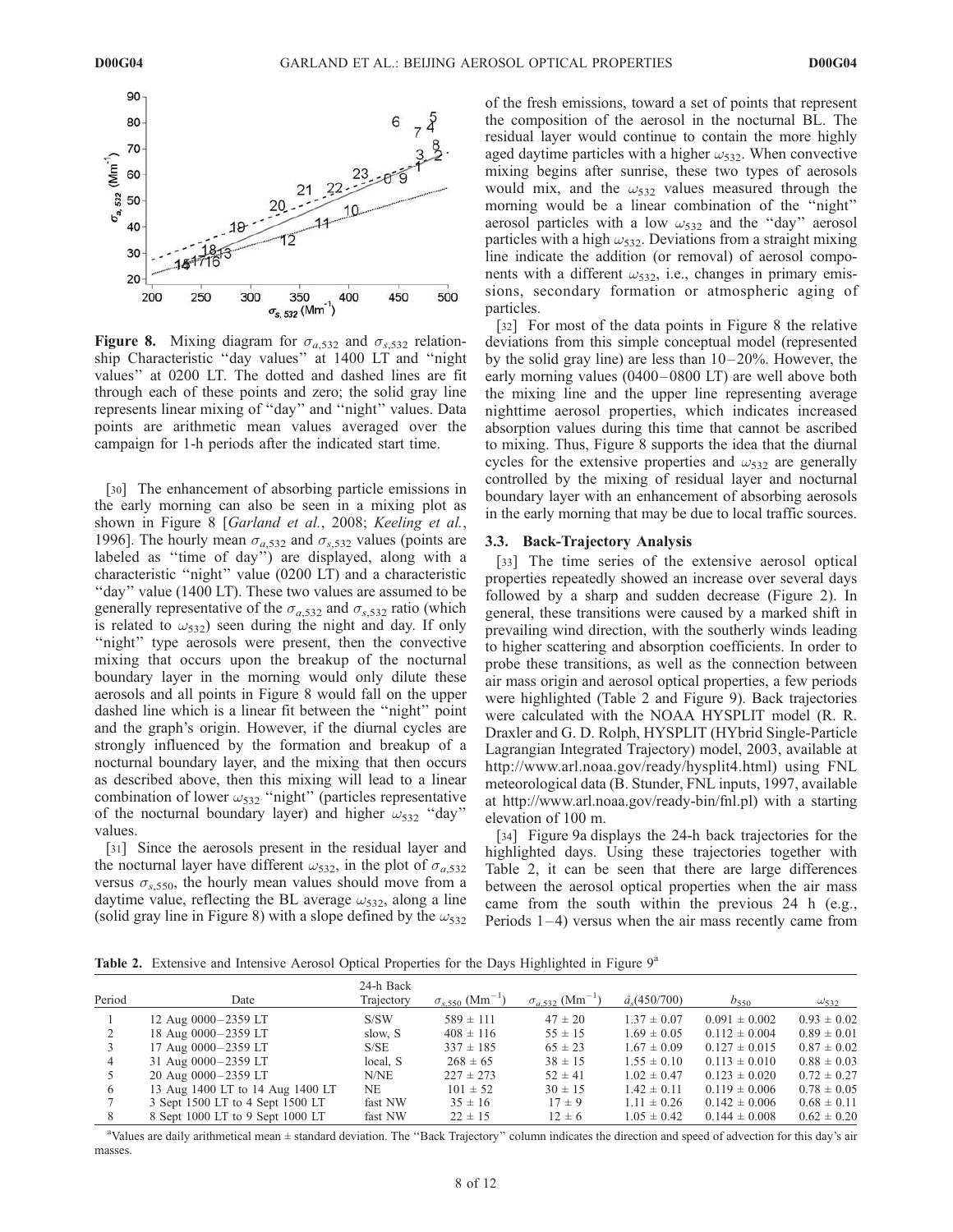

Figure 9. HYSPLIT (a) 24-h back trajectories and (b) 4-day back trajectories for all highlighted periods (start time 2400 LT of date indicated in legend); and (c) 4-day trajectories for Periods 5 and 6. All times refer to local time and all trajectories had an initial elevation of 100 m.

the north (e.g., Periods  $5-8$ ). When the air mass recently came from the south of Beijing, the  $\sigma_{s,550}$ ,  $\sigma_{a,532}$ , Angström and  $\omega_{532}$  were generally higher and the b were generally lower than when the air mass originated in the north. These trends indicate that the southerly inflow to Beijing (i.e., when air masses recently came from the south and were measured at Yufa before flowing into and through Beijing) has a higher aerosol loading with ''brighter'' and on average smaller particles than the outflow from Beijing (i.e., when air masses were recently from the north and flowed through Beijing before arriving at the Yufa measurement site). The aerosol particles in the southerly flow also had a higher amount of sulfate and oxidized organic aerosol, suggesting a higher proportion of secondary aerosol (Takegawa et al., submitted manuscript, 2009).

[35] The larger Angström exponents in the southerly inflow to Beijing indicate smaller average particle diameters, which appears to be driven by an increase in the fine/ coarse ratio and not a decrease in modal diameter. In fact, using the Aerodyne Aerosol Mass Spectrometer, Takegawa et al. (submitted manuscript, 2009) found that the fine particle modal aerodynamic vacuum diameter increases steadily throughout these buildup periods [Takegawa et al., 2009]. The aerosol size distribution data ( $D_p = 50$  nm to 10  $\mu$ m as described in section 2.1) for the highlighted periods confirm that the PM1/PM10 ratio indeed increases from  $\sim$ 30% to  $\sim$ 60% when the air masses originate in the north or south, respectively. The PM1 mass concentrations during the highlighted periods are on average seven times greater when the air mass originated in the south, while the coarse fraction mass  $(D_p = 1 - 10 \mu m)$  is only  $\sim 1.8$  times larger with the southerly winds. These changes can also be seen in the AERONET data collected in this area. When the transition from southerly to northerly winds occurs the fine/ coarse fraction decreases substantially owing mainly to a large decrease in the fine fraction and only a minimal decrease in the coarse fraction.

[36] The extensive properties and  $\omega_{532}$  in the outflow of Beijing are consistent with a clean air mass that passes quickly over an area of increased combustion emissions (i.e., traffic emissions from Beijing). Interestingly, Yan et al. [2008], who measured ground-based aerosol optical properties  $\sim$ 100 km northeast of Beijing, also noted lower  $\omega$ values when the air mass originated from the north, even though these air masses would not have traveled over urban Beijing. However, the range of  $\omega$  values for northerly air masses ( $\omega$  = 0.78–0.92) from *Yan et al.* [2008] was higher than in this current study ( $\omega = 0.62 - 0.78$ ), suggesting an approximate twofold increase in the proportion of absorbing particulate matter when the air mass travels over Beijing.

[37] Even days with similar 24-h back trajectories (i.e., both Period 5 and Period 7 have northerly 24-h back trajectories) have differences in their 24-h averaged optical properties, however. These differences were probed by analyzing the 4-day back trajectories (Figures 9b and 9c). The cleanest of the highlighted periods were Periods 7 and 8. As can be seen in Figure 9b, these air masses would not have encountered any large continental sources other than Beijing for the past 4 days, passing mostly over Mongolia. The 4-day back trajectories for Periods 2–4 are very similar, as are their intensive property averages in Table 2, though the extensive properties are not; these differences are most likely due to differences in aerosol loading and not in the intrinsic properties and sources of the particles. Periods 5 and 6 had 4-day back trajectories that changed during the day and include both northerly and circulating local trajectories (Figure 9c). Thus, as is evident in Table 2, these two periods can be considered an intermediate or mixed case as they had extensive and intensive properties that were in between the clean northerly and the more polluted southerly cases. However, even though the aerosol optical properties of the air masses for all the highlighted periods are influenced by their multiday back trajectories, they are primarily impacted by their 1-day history, with less, but more highly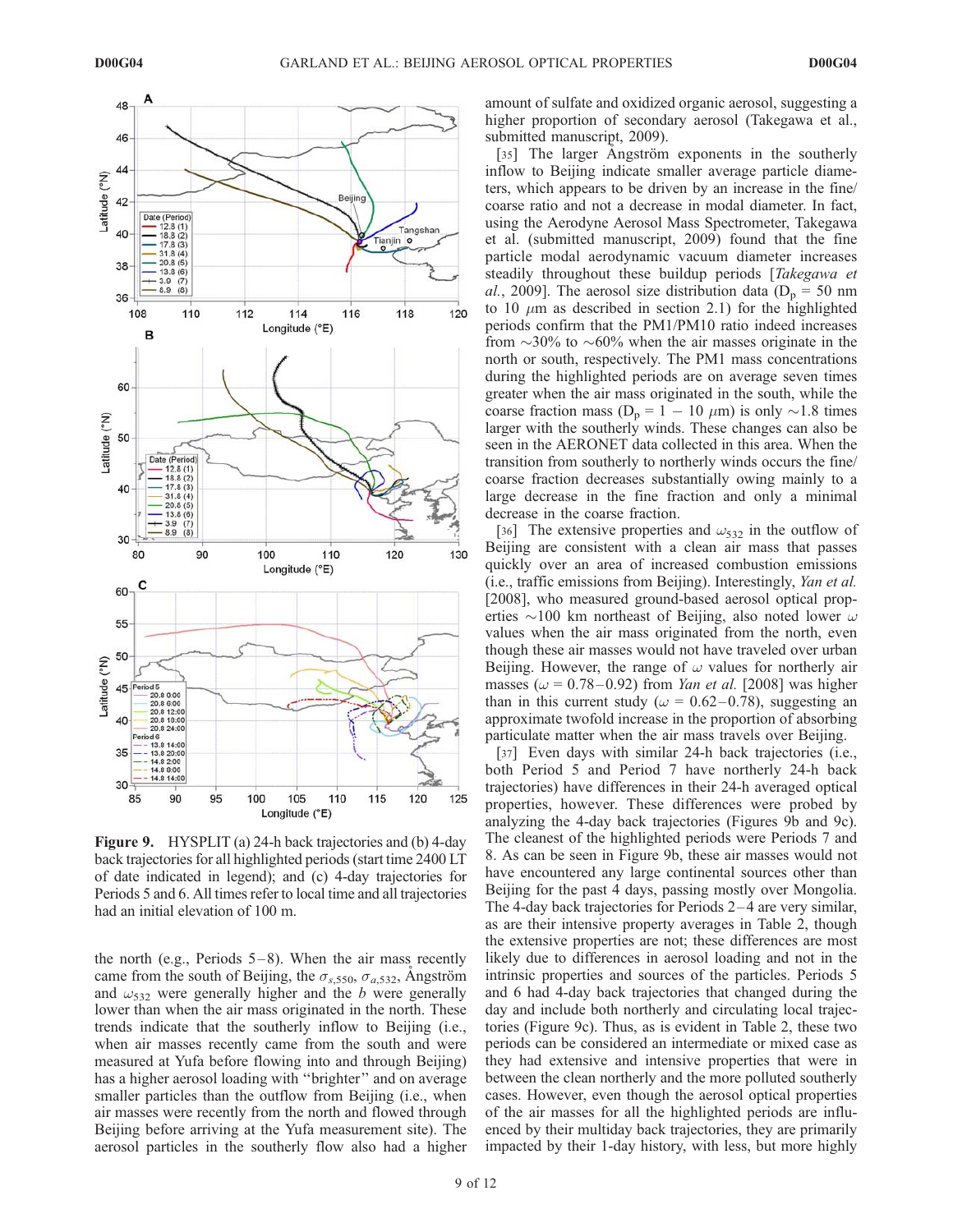| $\tilde{\phantom{a}}$                 | $\overline{\phantom{0}}$                   | $\overline{ }$<br>$\overline{\phantom{a}}$                |                                                         |                                                  |                                                 |
|---------------------------------------|--------------------------------------------|-----------------------------------------------------------|---------------------------------------------------------|--------------------------------------------------|-------------------------------------------------|
|                                       | PRIDE-PRD<br>Average<br><b>Outflow PRD</b> | PRIDE-PRD<br><b>Highly Polluted</b><br><b>Outflow PRD</b> | CAREBeijing<br><b>Highly Polluted</b><br>Inflow Beijing | PRIDE-PRD<br>Less Polluted<br><b>Outflow PRD</b> | CAREBeijing<br>Less Polluted<br>Outflow Beijing |
| $\sigma_{s,450}$ (Mm <sup>-1</sup> )  | $200 \pm 133$                              | $304 \pm 139$                                             | $528 \pm 219$                                           | $130 \pm 49$                                     | $36 \pm 20$                                     |
| $\sigma_{bs,450}$ (Mm <sup>-1</sup> ) | $22.4 \pm 13.7$                            | $35 \pm 15$                                               | $51 \pm 18$                                             | $15.6 \pm 6$                                     | $5 \pm 3$                                       |
| $\sigma_{s,550}$ (Mm <sup>-1</sup> )  | $151 \pm 103$                              | $226 \pm 108$                                             | $399 \pm 174$                                           | $96 \pm 35$                                      | $29 \pm 17$                                     |
| $\sigma_{bs,550}$ (Mm <sup>-1</sup> ) | $18.0 \pm 11.2$                            | $28 \pm 12$                                               | $42 \pm 15$                                             | $13 \pm 4.7$                                     | $4 \pm 2$                                       |
| $\sigma_{s,700}$ (Mm <sup>-1</sup> )  | $104 \pm 72$                               | $154 \pm 78$                                              | $268 \pm 121$                                           | $67 \pm 24$                                      | $37 \pm 20$                                     |
| $\sigma_{bs,700}$ (Mm <sup>-1</sup> ) | $15.4 \pm 9.7$                             | $23 \pm 11$                                               | $37 \pm 14$                                             | $11 \pm 3.8$                                     | $4 \pm 2$                                       |
| $\sigma_{a,532}$ (Mm <sup>-1</sup> )  | $34.3 \pm 26.5$                            | $47 \pm 36$                                               | $50 \pm 21$                                             | $28 \pm 14$                                      | $15 \pm 8$                                      |
| $\hat{a}_s(550/700)$                  | $1.51 \pm 0.22$                            | $1.60 \pm 0.23$                                           | $1.66 \pm 0.12$                                         | $1.47 \pm 0.24$                                  | $1.17 \pm 0.20$                                 |
| $\hat{a}_s$ (450/700)                 | $1.46 \pm 0.21$                            | $1.54 \pm 0.25$                                           | $1.57 \pm 0.15$                                         | $1.46 \pm 0.21$                                  | $1.08 \pm 0.35$                                 |
| $\hat{a}_s$ (450/550)                 | $1.38 \pm 0.22$                            | $1.46 \pm 0.28$                                           | $1.45 \pm 0.19$                                         | $1.44 \pm 0.19$                                  | $1.16 \pm 0.18$                                 |
| $b_{450}$                             | $0.116 \pm 0.013$                          | $0.117 \pm 0.015$                                         | $0.101 \pm 0.011$                                       | $0.122 \pm 0.012$                                | $0.135 \pm 0.008$                               |
| $b_{550}$                             | $0.124 \pm 0.015$                          | $0.126 \pm 0.019$                                         | $0.111 \pm 0.016$                                       | $0.133 \pm 0.012$                                | $0.143 \pm 0.007$                               |
| $b_{700}$                             | $0.154 \pm 0.017$                          | $0.157 \pm 0.020$                                         | $0.145 \pm 0.020$                                       | $0.162 \pm 0.013$                                | $0.165 \pm 0.009$                               |
| $\omega_{532}$                        | $0.82 \pm 0.07$                            | $0.84 \pm 0.06$                                           | $0.89 \pm 0.03$                                         | $0.79 \pm 0.06$                                  | $0.65 \pm 0.17$                                 |

Table 3. Comparison of Aerosol Optical Properties in the Northerly Outflow of Guangzhou/PRD During PRIDE-PRD2006 and in the Southerly Inflow and Outflow of Beijing During CAREBeijing-2006<sup>a</sup>

absorbing, particulate matter coming with the northerly winds.

[38] In summary, the relationship between air mass origin and aerosol optical properties indicates that the local particulate pollution in Beijing is dominated by a high proportion of light-absorbing material, most likely from diesel combustion and traffic emissions. The air masses that originate in the south carry a higher loading of particles with a higher scattering efficiency due to a higher amount of secondary aerosol components like sulfate and organics (Takegawa et al., submitted manuscript, 2009).

# 3.4. Comparisons to the Program of Regional Integrated Experiments of Air Quality Over the Pearl River Delta (PRIDE-PRD2006) Campaign

### 3.4.1. Extensive and Intensive Properties

[39] Immediately before the CAREBeijing-2006 campaign, the exact same instrumentation and setup was used in the PRIDE-PRD2006 campaign to measure the aerosol optical properties at a rural site (Backgarden)  $\sim 60$  km northwest of the emerging megacity Guangzhou in the Pearl River Delta (PRD) [Garland et al., 2008]. During that campaign, the air masses generally originated from the southeast, and passed over the very industrialized PRD region, which includes Hong Kong, Guangzhou and several other cities, before arriving at the Backgarden measurement site (monsoon circulation). Thus, the measurement data from the two campaigns allow for an insightful comparison of the particulate air pollution in two of the main city clusters of China during summer: outflow of Guangzhou/ PRD during PRIDE-PRD2006 versus inflow and outflow of Beijing during CAREBeijing-2006.

[40] Table 3 shows the average aerosol optical properties observed during PRIDE-PRD2006 and during characteristic days when the air masses originated from the south/southeast. These days are categorized into ''Highly polluted'' periods when the air mass had spent >24 h over land (10, 12, 20 and 21 July 2006) and ''Less polluted'' periods when the air mass had spent  $\leq$ 24 h over land (3, 4, 18 and 28 July 2006). Table 3 also displays the average optical parameters of characteristic days from CAREBeijing-2006 as highlighted in Table 2 and Figure 9, using the 24-h back-trajectory information to label ''Inflow'' (Periods 1 –4) and ''Outflow" (Periods 7 and 8).

[41] The campaign averages for  $\sigma_s$  in PRIDE-PRD2006 are approximately a factor of 2.4 smaller than the campaign averages for CAREBeijing-2006 ( $\sigma_{s,550}$  = 151 ± 103 Mm<sup>-1</sup> versus  $\sigma_{s,550} = 361 \pm 295$  Mm<sup>-1</sup>; Tables 1 and 3). Even during the ''Highly polluted'' days of PRIDE-PRD2006, the scattering coefficients in the outflow of Guangzhou/PRD were a factor of  $\sim$ 1.6 smaller than the CAREBeijing-2006 campaign average and a factor of  $\sim$ 2 smaller than the ''Highly polluted'' inflow into Beijing, indicating that in the summer, the particulate pollution in and around Beijing is substantially more extreme than in the PRD region.

[42] The campaign average of  $\sigma_{a,532}$  was 1.5 times lower during PRIDE-PRD2006 ( $\sigma_{a,532} = 34.3 \pm 26.5$  Mm<sup>-1</sup>) than during CAREBeijing-2006 ( $\sigma_{a,532} = 51.8 \pm 36.5 \text{ Mm}^{-1}$ ). During the ''Highly polluted'' periods, however, the absorption coefficients were similarly high near Guangzhou  $(\sigma_{a,532} = 47 \pm 36 \text{ Mm}^{-1})$  and near Beijing  $(\sigma_{a,532} = 50 \pm 1)$  $21 \text{ Mm}^{-1}$ ). Thus, on average, as well as during the "Highly polluted'' periods for both campaigns, the inflow into Beijing had substantially larger scattering coefficients and higher single scattering albedos than the outflow of Guangzhou/PRD.

[43] Comparing the "Less polluted" periods when relatively clean and fast moving air masses passed over the urban areas before being sampled at the measurement sites, the scattering and absorption coefficients were by factors of 2–3 higher in the outflow of Guangzhou/PRD ( $\sigma_{s,550} = 96 \pm$ 35 Mm<sup>-1</sup>,  $\sigma_{a,532} = 28 \pm 14$  Mm<sup>-1</sup>) than in the outflow of Beijing  $(\sigma_{s,550} = 29 \pm 17 \text{ Mm}^{-1}, \sigma_{a,532} = 15 \pm 8 \text{ Mm}^{-1}).$ During the less polluted periods, the single scattering albedos were lower than the averages of both campaigns, but the difference was more pronounced for the outflow of Beijing ( $\omega_{532} = 0.65 \pm 0.17$  versus  $0.86 \pm 0.07$ ) than for the outflow of Guangzhou/PRD ( $\omega_{532} = 0.79 \pm 0.06$  versus  $0.82 \pm 0.07$ ). These results indicate that combustion sources of light absorbing carbon, such as diesel soot from traffic emissions, are strong in both megacities but more dominant in Beijing.

<sup>a</sup>Values are arithmetical mean values ± standard deviation. For PRIDE-PRD, highly polluted (10, 12, 20, and 21 July 2006) and less polluted (3, 4, 18, and 28 July 2006) mean that the measured air masses spent >24 or <24 h, respectively, over land. For CAREBeijing, highly polluted and less polluted are Periods 1–4 and Periods 7–8, respectively, from Table 2.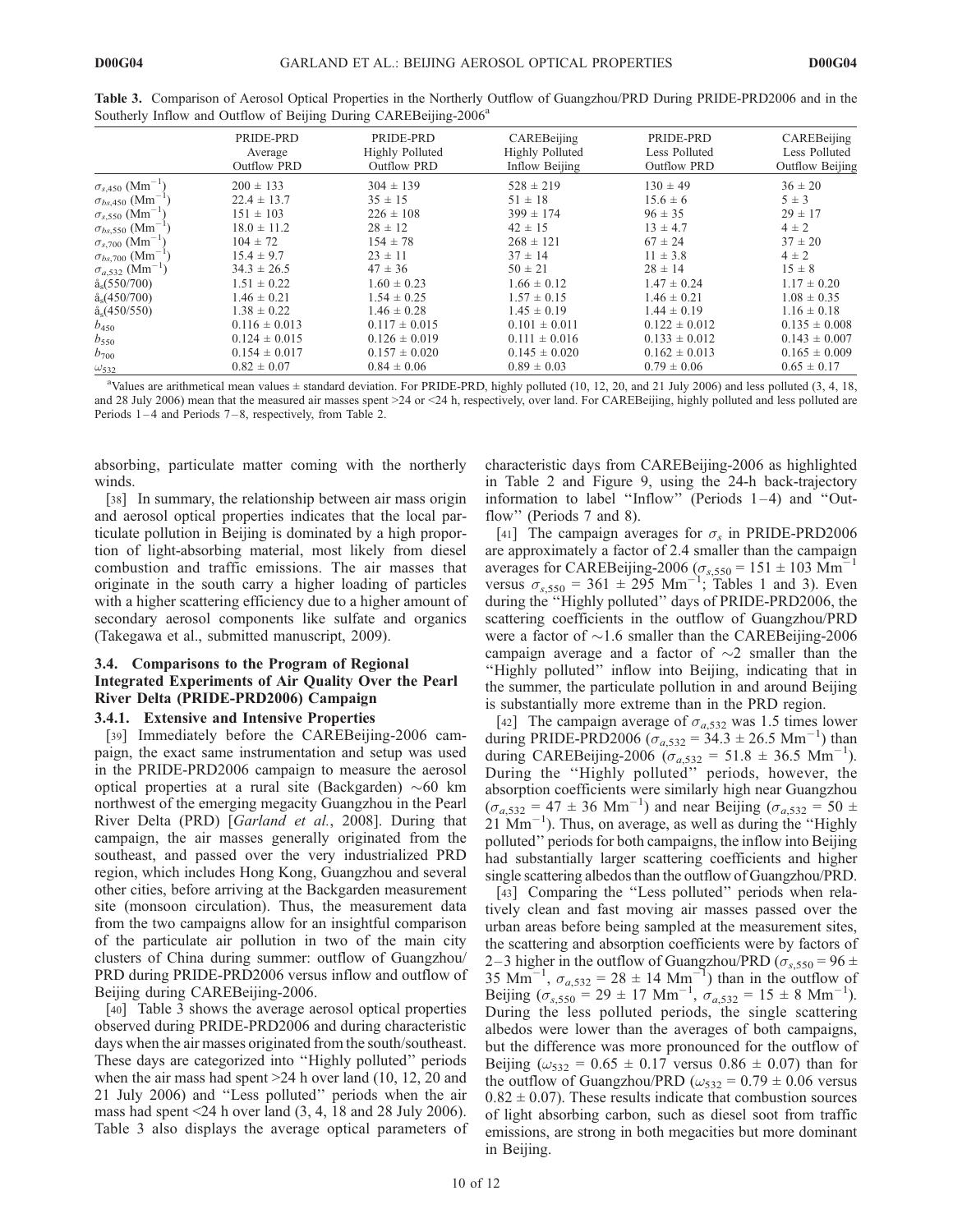

**Figure 10.** Single scattering albedo ( $\omega_{532}$ ) versus backscattering fraction at  $\lambda = 550$  nm ( $b_{550}$ ). The solid black line is a linear best fit through the data points, which are color-coded by date. The dotted lines are the best fit (black dotted line) and boundary conditions (brown and blue dotted lines) for the  $\omega_{532}$  versus  $b_{550}$  relationship in PRIDE-PRD2006 campaign [*Garland et al.*, 2008].

[44] The Angstrom exponents were generally similar for both campaigns (1.4 to 1.7), but much lower in the outflow of Beijing during the ''Less polluted'' periods (1.1 to 1.2). As described above, these low  $\hat{a}_s$  values can be attributed to an increase in the relative proportion of the coarse particle fraction.

#### 3.4.2. Radiative Forcing Sensitivities

[45] As detailed by *Garland et al.* [2008], a negative correlation between  $\omega_{532}$  and  $b_{550}$  was observed during PRIDE-PRD2006. Using the radiative forcing equation from Haywood and Shine [1995] a sensitivity study of the radiative forcing efficiency ( $\Delta F/\delta$ ; defined as the forcing per unit aerosol optical depth) was performed. The coupling of  $\omega_{532}$  and  $b_{550}$  was found to have a strong impact on  $\Delta F$ /  $\delta$ , with a tendency to decrease the cooling potential of the particles. For a full discussion of sensitivities and implications see Garland et al. [2008], who, to our knowledge, provided the first study addressing this issue.

[46] During CAREBeijing-2006 we observed a similar inverse relationship between  $\omega_{532}$  and  $b_{550}$  as during PRIDE-PRD2006. Figure 10 displays  $\omega_{532}$  versus  $b_{550}$  with a linear fit to the data. Additionally, the dotted lines represent the linear fit (black dotted line) and boundary conditions (red and blue dotted lines) for the PRIDE-PRD2006 campaign [Garland et al., 2008]. The linear fits for both of these campaigns are very similar, and the boundary conditions for PRIDE-PRD2006 capture most of the CAREBeijing-2006 data. Thus, similar implications can be expected and the observed coupling of  $\omega_{532}$  and  $b_{550}$ should be considered when modeling the radiative forcing of aerosols in these regions.

#### 4. Summary and Conclusions

[47] Aerosol optical properties were measured at a suburban site south of Beijing as part of CAREBeijing-2006 field campaign, during the similar time period when the Summer Olympics would be held in 2008. The extensive properties ( $\sigma_s$  and  $\sigma_a$ ) and  $\omega_{532}$  at this suburban site were similar to other measurements in Chinese urban and suburban areas.

[48] Pronounced diurnal cycles were observed for  $\omega_{532}$ ,  $\sigma_s$  and  $\sigma_a$ . The  $\sigma_s$  and  $\sigma_a$  values had their maxima during the late evening-early morning as the nocturnal boundary layer formed while surface emissions continued, and then decreased during the day owing to mixing with the overlying residual layer. Additionally, the  $\sigma_a$  cycle had a peak at dawn that was not present in the  $\sigma_s$  cycle and may be due to local diesel emissions; this enhancement also impacts the  $\omega_{532}$ diurnal cycle that had a minimum at sunrise. Thus, these diurnal cycles are controlled by a combination of mixing due to the formation and breakup of a nocturnal boundary layer together with an enhancement of absorbing particles around sunrise.

[49] The meteorology was a key factor in controlling the aerosol optical properties. Eight periods of the campaign were highlighted to examine the impact of air mass origin on the aerosol optical properties. Both the extensive and the intensive properties were highly dependent upon the origin of the air mass. This indicates that not only does the aerosol concentration change with air mass origin, but so do the chemical composition and sources. When the measured air masses originated in the north and passed over Beijing, the single scattering albedo was generally low  $( $0.8$ ), which$ indicates that the local emissions of air particulate matter in Beijing were dominated by primary particles from combustion sources (e.g., diesel soot from traffic). The southerly inflow to Beijing had typically very high absorption and scattering coefficients (i.e., very high aerosol concentration) and higher than average single scattering albedo and Angström exponents, suggesting a large proportion of small particles and secondary chemical components (e.g., sulfates and oxidized organics). The size distribution data (from both TDMPS + APS in situ measurements and AERONET retrievals) also showed an increase in the total PM10 mass concentration when the winds changed from north to south, whereby the increase in PM1 was  $\sim$ 4 times greater than the